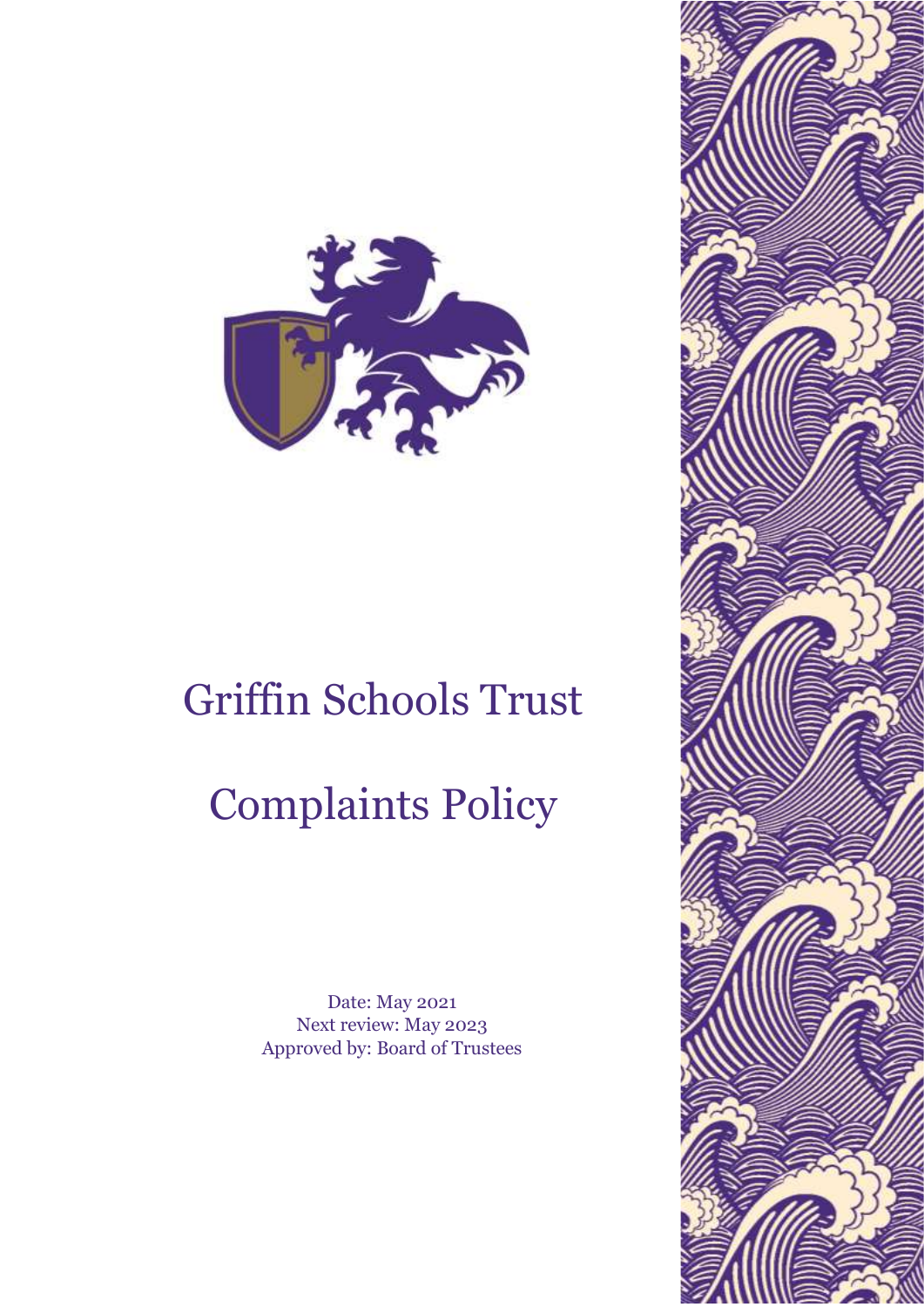## **Complaints Policy**



## **Contents**

| 1.  |  |
|-----|--|
| 2.  |  |
| 3.  |  |
| 4.  |  |
| 5.  |  |
| 6.  |  |
| 7.  |  |
| 8.  |  |
| 9.  |  |
| 10. |  |
| 11. |  |
| 12. |  |
| 13. |  |
| 14. |  |
| 15. |  |
| 16. |  |
| 17. |  |
| 18. |  |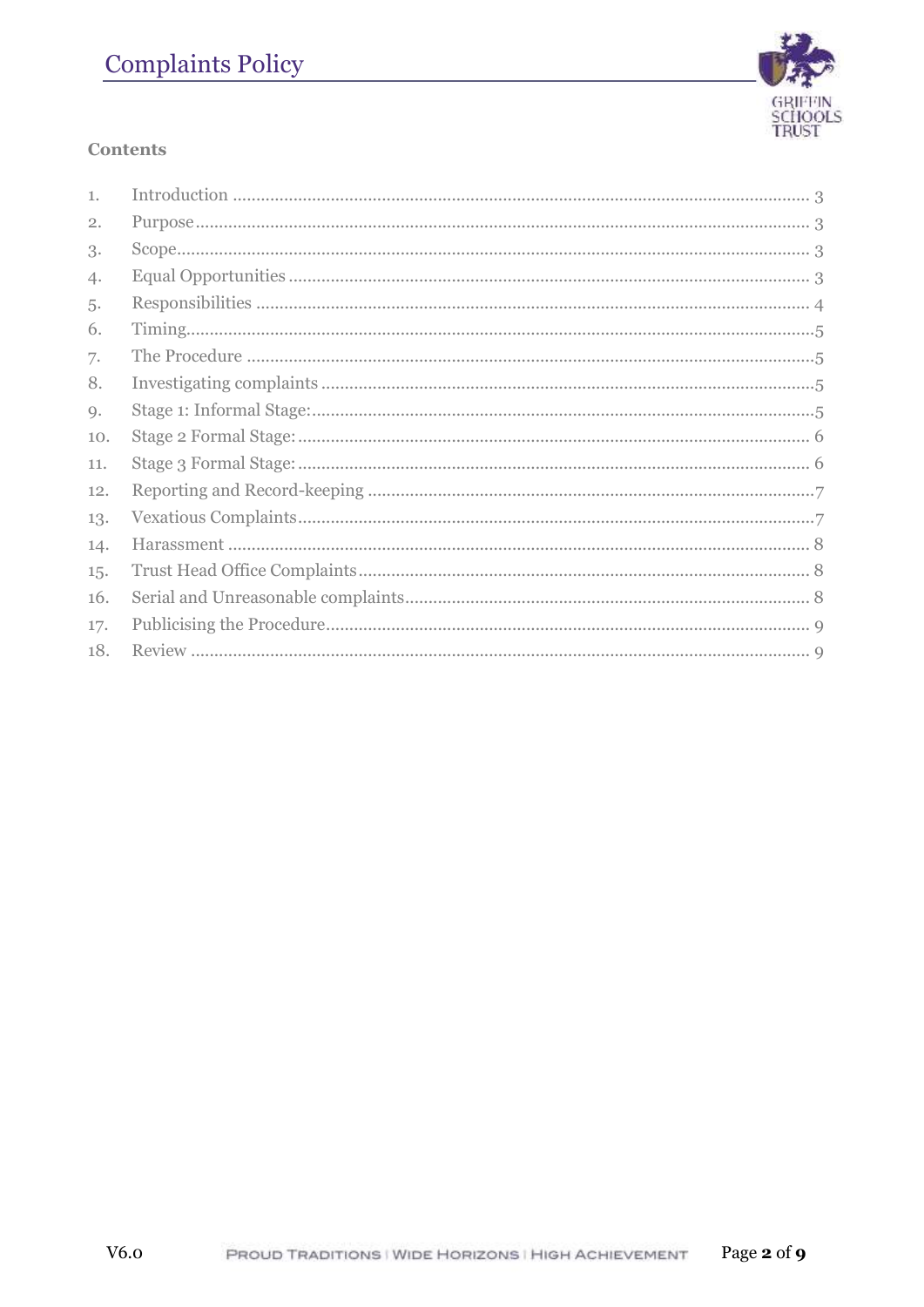

- <span id="page-2-0"></span>1. Introduction
- 1.1 This policy is intended to clarify how a complaint regarding the Griffin Schools Trust (GST), or any school within the Trust, can be raised and how the process will be handled.
- 1.2 It is in everyone's interest that complaints about the School or Trust raised by parents, students and members of the public are resolved at the earliest possible stage. The experience of the first contact between the complainant and the school can be crucial in determining whether the complaint will escalate. To that end, the school and Trust must be clear about the procedures they will apply when they receive a complaint.
- 1.3 A complaint is defined as, "an expression of dissatisfaction requiring a response". However, the Trust do not anticipate that all such expressions of dissatisfaction should be dealt with through the formal elements of this complaints process. Taking informal concerns seriously at the earliest stage will aim to reduce the numbers that develop into formal complaints. The underlying principle is that concerns ought to be handled, if at all possible, without the need for formal procedures. The requirement to have a complaints procedure need not in any way undermine efforts to resolve the concern informally.
- 1.4 An anonymous complaint will not be investigated under this procedure, unless there are exceptional circumstances. All complaints will be treated in a confidential manner.
- 1.5 To enable a proper investigation, complaints should be brought to the attention of the school or Trust as soon as possible. In general, any matter raised more than three months after the event, will not be investigated.
- 1.6 GST is committed to dealing with all complaints fairly and impartially and seeks to swiftly resolve all such matters in line with the Complaints Policy. We will not normally limit the contact complainants have with our schools. However, we do not expect our staff to tolerate unacceptable behaviour and will take action to protect staff from that behaviour, including that which is abusive, offensive or threatening.
- <span id="page-2-1"></span>2. Purpose
- 2.1 This policy aims to:
	- Encourage resolution of problems by informal means wherever possible
	- Be easily accessible and publicised
	- Be simple to understand and use
	- Be impartial and non-adversarial
	- Allow swift handling with established time-limits for action
	- Ensure a full and fair investigation by an independent person where necessary.
- <span id="page-2-2"></span>3. Scope
- 3.1 This procedure applies to external complaints relating to all GST schools along with the Trust's Head Office.
- <span id="page-2-3"></span>4. Equal Opportunities
- 4.1 The Complaints Policy must always be applied fairly and in accordance with the schools Single Equality Policy.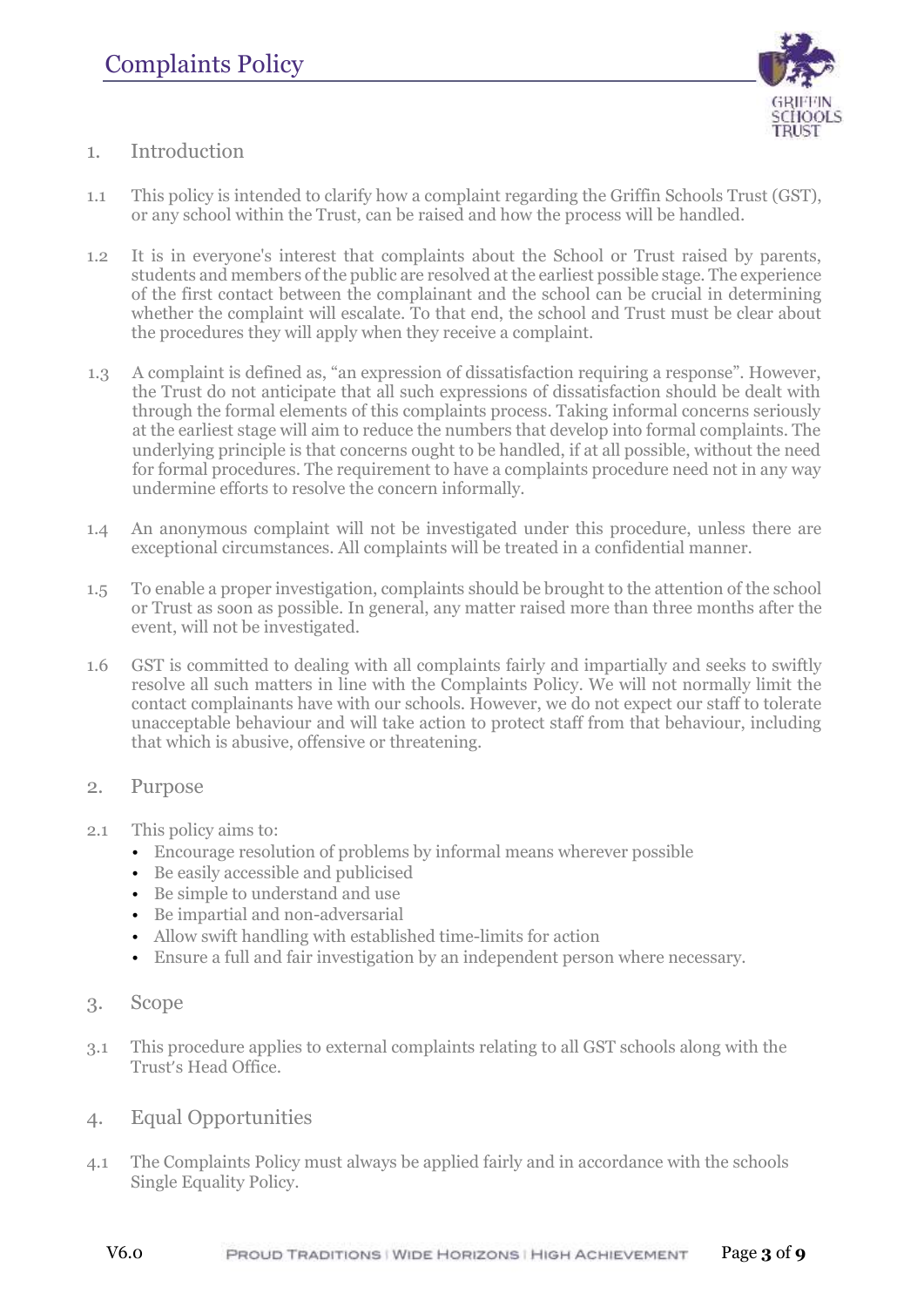

- <span id="page-3-0"></span>5. Responsibilities
- 5.1 GST is responsible for maintaining a fair and consistent Complaints policy.
- 5.2 The Head has overall responsibility for the internal organisation, control and management of the policy in school.
- 5.3 Each GST school and the central team will have a nominated Complaints Co-ordinator whose responsibility it is to operate and manage the Complaints policy within the school.
- 5.4 The Clerk of the complaints committee will be the contact point for the complainant for Stages 3 of this procedure and be required to set the date, time and venue of the hearing, ensuring that the dates are convenient to all parties and that the venue and proceedings are accessible; collate any written material and send it to the parties in advance of the hearing (recommended at least five school days in advance); meet and welcome the parties as they arrive at the hearing; record the proceedings and notify all parties of the panel's decision.
- 5.5 The role of the Chair of the Governing Board or Body is to check that the correct procedure has been followed and if a hearing is requested, notify the clerk to arrange the panel.
- 5.6 The Chair of the Panel has a key role, ensuring that the remit of the panel is explained to the parties and each party has the opportunity of putting their case without undue interruption; the issues are addressed and key findings of fact are made; parents and others who may not be used to speaking at such a hearing are put at ease; the hearing is conducted in an informal manner with each party treating the other with respect and courtesy; the panel is open minded and acting independently; no member of the panel has a vested interest in the outcome of the proceedings or any involvement in an earlier stage of the procedure; each side is given the opportunity to state their case (separately, not in the room together) and ask questions and that written material is seen by all parties.
- 5.7 Griffin Schools Trust expects anyone who wishes to raise a complaint to:
	- treat all members of the school community with courtesy and respect
	- respect the needs of pupils and staff within the school
	- avoid the use of violence, or threats of violence, towards people or property
	- recognise the time constraints under which members of staff in schools work and allow the school a reasonable time to respond to a complaint
	- follow the complaints procedure.
- 5.8 Griffin Schools Trust has a right to expect honesty and good faith from complainants. It will regard as unacceptable behaviour which can reasonably be interpreted as dishonest or vexatious, for example in working alone or with others to repeat or escalate complaints which have either been dealt with or are in train within the policy's stated timescales.

Likewise, Griffin Schools Trust will not engage with complainants who are insulting, aggressive or use otherwise inappropriate language in their written or verbal communications.

The Trust will:

- temporarily ban such individuals from visiting the school and communicating with the school and Trust until such time as they make a written undertaking to behave appropriately
- consider legal action against such individuals who persist in order to protect their staff and the Trust's resources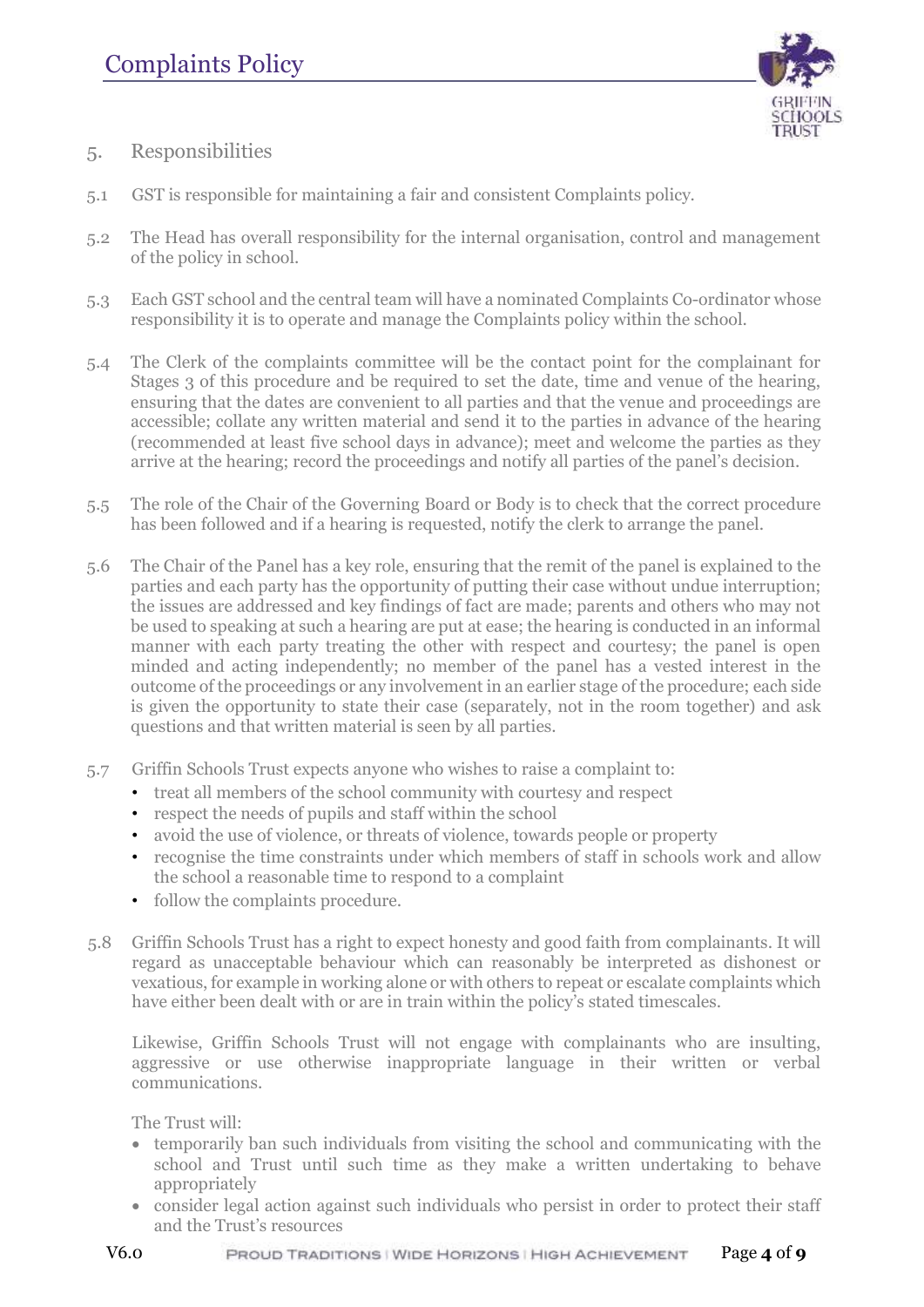

- any threatening or abusive behaviour will be reported to the police and recorded in writing.
- <span id="page-4-0"></span>6. Timing
- 6.1 Complaint matters should normally be conducted within the timescales laid down in the procedure.
- <span id="page-4-1"></span>7. The Procedure
- 7.1 The Stages of the Complaints Procedure:
	- Stage 1 (informal): complaint heard and responded to by appropriate staff member
	- Stage 2 (formal): complaint heard by Head (unless complaint concerns the Head in which Stage 3 applies)
	- Stage 3 (formal): complaint heard by Governors Complaints Panel
- 7.2 At each stage in the Complaints Procedure, all involved will want to keep in mind ways in which a complaint can be resolved including the following:
	- an apology or explanation
	- an acknowledgement that the situation could have been handled differently or better
	- an assurance that the event will not recur and an explanation of the steps that have been taken.
- <span id="page-4-2"></span>8. Investigating complaints
- 8.1 It is suggested that at each stage, the responsible officer makes sure that they:
	- establish what has happened so far, and who has been involved
	- clarify the nature of the complaint and what remains unresolved
	- meet with the complainant or contact them (if unsure or further information is necessary)
	- clarify what the complainant feels would put things right
	- interview those involved in the matter and/or those complained of, allowing them to be accompanied if they wish
	- conduct the interview with an open mind and be prepared to persist in the questioning
	- keep notes of the interview.
- <span id="page-4-3"></span>9. Stage 1: Informal Stage: Complaint Heard by Staff member
- 9.1 It is normally appropriate to communicate directly with the member of staff that the complaint relates to. This may be by letter, telephone or in person by a pre-arranged appointment requested via the school.
- 9.2 If there is a difficulty in discussing a complaint with a particular member of staff, the Complaints Co-ordinator can be contacted to request to refer the complainant to another staff member. Please contact the school office for information in relation to this.
- 9.3 Similarly, if the member of staff directly involved feels too compromised to deal with a complaint, the Complaints Co-ordinator may consider referring the complainant to another staff member. The member of staff may be more senior but does not have to be.
- 9.4 Where the first approach is made to a governor, the Complaints Co-ordinator will be informed. Governors will not respond to complaints outside the formal procedure.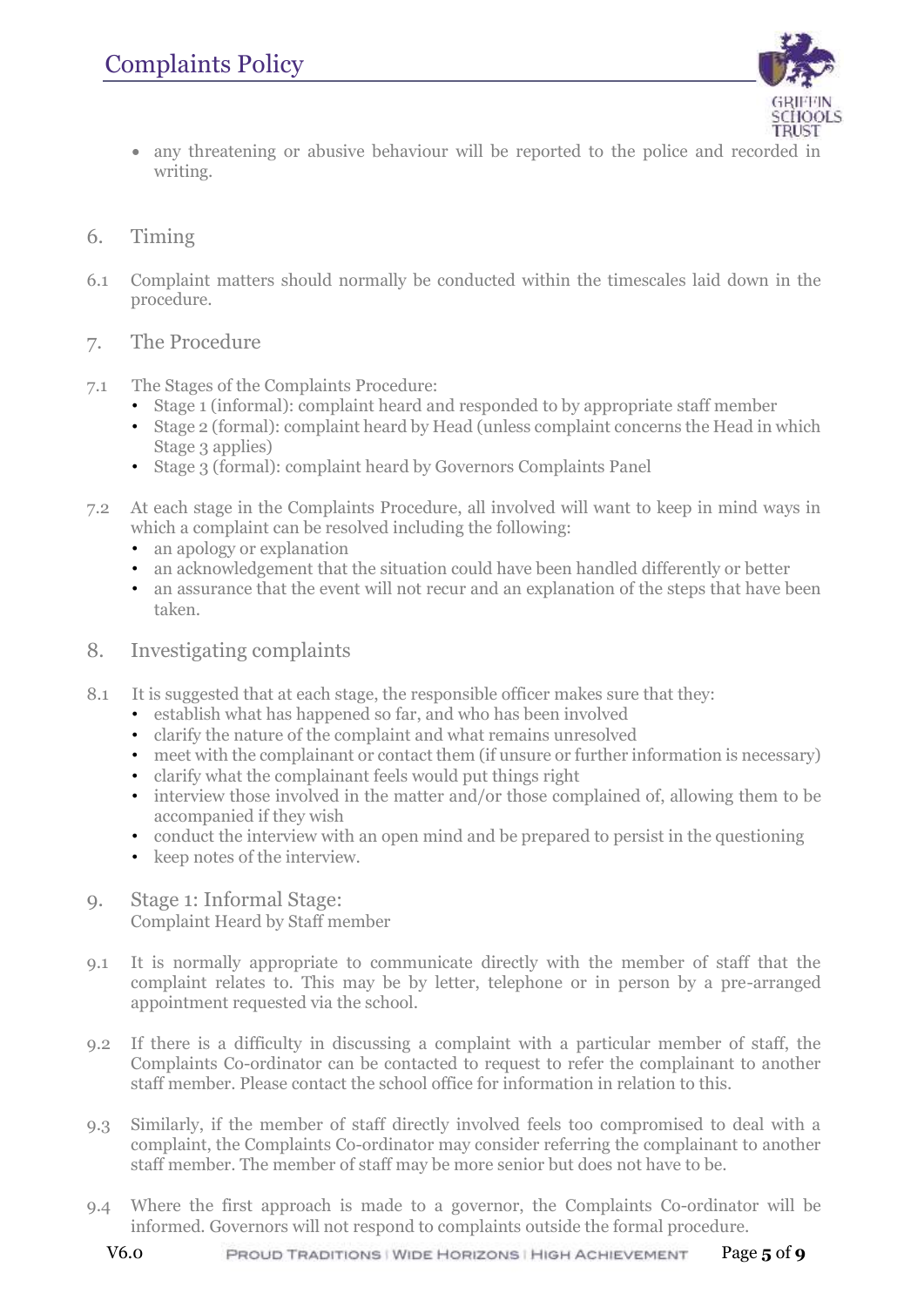

- 9.5 Many concerns can be resolved by simple clarification and it is anticipated that most complaints will be resolved at this informal stage.
- 9.6 Within 5 to 10 school days of receiving an informal complaint, the school will respond with how it intends to proceed, including an indication of the anticipated timescale. A written response of the outcome will be sent to the complainant within 5 days of the informal meeting.
- 9.7 If the complainant is dissatisfied with the result of the informal response, s/he should progress the complaint within 5 days of the written response.
- <span id="page-5-0"></span>10. Stage 2 Formal Stage: Complaint Heard by Head
- 10.1 If the complaint is not resolved at the informal stage, it should be put in writing to the Head, who will invoke to formal complaints procedure.
- 10.2 Details which might assist the investigation should be included, such as names of potential witnesses, dates and times of events and copies of relevant documents. It is important that a clear statement of the remedy proposed is included.
- 10.3 The Head may invite a complainant (who may choose to be accompanied by a friend) to a meeting to clarify concerns and to explore the possibility of an informal resolution.
- 10.4 Within 5 to 10 school days of receiving a formal complaint, the school will respond with how it intends to proceed, including an indication of the anticipated timescale. A written response of the outcome will be sent to the complainant within 5 days of the investigation.
- 10.5 If the complaint is in relation to the Head, this stage of the Complaint will be heard by the Chair of Governors or a representative of the Griffin Schools Trust.
- <span id="page-5-1"></span>11. Stage 3 Formal Stage: Complaint Heard by Governors Complaints Panel
- 11.1 If the complainant is not satisfied with the response of the Head, it can be sent to the Chair of Governors to request further consideration. Within 5 to 10 school days of receiving a formal complaint, the Governors will respond with how it intends to proceed, including an indication of the anticipated timescale.
- 11.2 The clerk will convene a panel of three. Two panel members will be governors who have not previously been involved with the complaint. One member of the panel will be required to be independent of the running and management of the school, and will therefore not be a governor or member of SLT. The complainant should submit the details of their concerns, in writing, to the clerk. The clerk will seek similar written responses from the school, where this is necessary.
- 11.3 A meeting of the panel will take place, usually within 10 school days, to consider the matter. The complainant (who may be accompanied by a friend if they wish) and representative(s) from the school (who may also be accompanied by a workplace colleague) may be invited to attend this meeting in order to clarify the matter. As the panel meeting is investigatory in nature, the persons giving evidence or making representations to the panel will attend separately.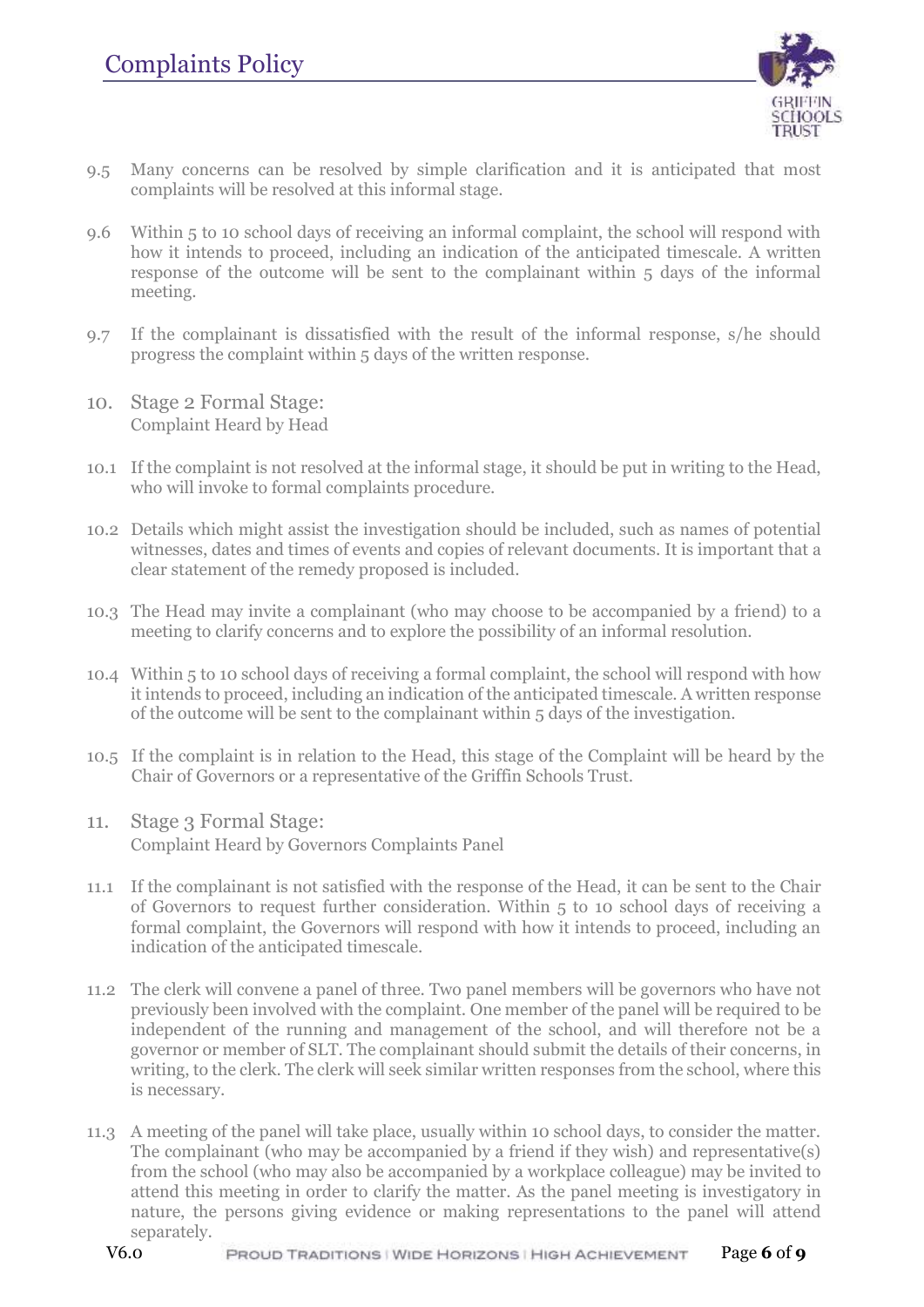

- 11.4 When the panel has collected sufficient information, it will deliberate and then inform the complainant, the Head, the governing body and where appropriate, the person complained about of the findings and recommendations in writing, within 10 to 20 school days.
- 11.5 Consideration of the complaint by the governing body and the school, save for any actions that are agreed, will terminate at this point.
- 11.6 A copy of the findings and recommendations are available for inspection on the school premises by the Griffin Schools Trust and the Head.
- 11.7 If the complainant remains unsatisfied, an appeal can be made to the Secretary of State for Education. Complainants should be advised to write to the Complaints Team at: Education and Skills Funding Agency Cheylesmore House Quinton Road Coventry CV1 2WT
- <span id="page-6-0"></span>12. Reporting and Record-keeping

A written record of all formal complaints will be held centrally by The Griffin Schools Trust, including at which stage of the complaints procedure they were resolved, and any action taken by the school as a result of the complaint (regardless of whether it was upheld or not).

Where a complaint progresses to stage 3 (Review Panel), the findings and recommendations made by the panel will be sent in writing to all parties and made available for inspection on the school premises by a representative of the Griffin Schools Trust and the Head.

All correspondence, statements and records relating to individual complaints will be kept confidential, except where the Secretary of State or a body conducting an inspection under section 109 of the 2008 Act requests access to them

- 12.1 Schools should record the progress of the complaint and the final outcome. A formal complaint must be made in writing. An informal complaint may be made and discussed by phone or in person and the member of staff will ensure the complainant and the school have the same understanding of what was discussed and agreed. A brief note of informal meetings and telephone calls will be kept and a copy of any written response to formal complaints will be added to the complaint record, which will be stored confidentially from the date of resolution plus a period of 6 years. The Complaints Co-ordinator at each GST school is responsible for maintaining the records in accordance with current ESFA regulation and is also responsible for ensuring records are copied confidentially to the Complaints Coordinator at the Trust.
- 12.2 The Trust complies fully with its obligations under the Data Protection Act 2018 and other relevant legislation pertaining to the safe handling, use, storage, retention and disposal of information in relation to Complaints.
- <span id="page-6-1"></span>13. Vexatious Complaints
- 13.1 If properly followed, the GST Complaints procedure will minimise the number of complaints that become protracted. However, there will be occasions when, despite all stages of the procedures having been followed, the complainant remains dissatisfied. If the complainant tries to reopen the same issue, the chair of governors is able to inform them in writing that the procedure has been exhausted and that the matter is now closed. If the complainant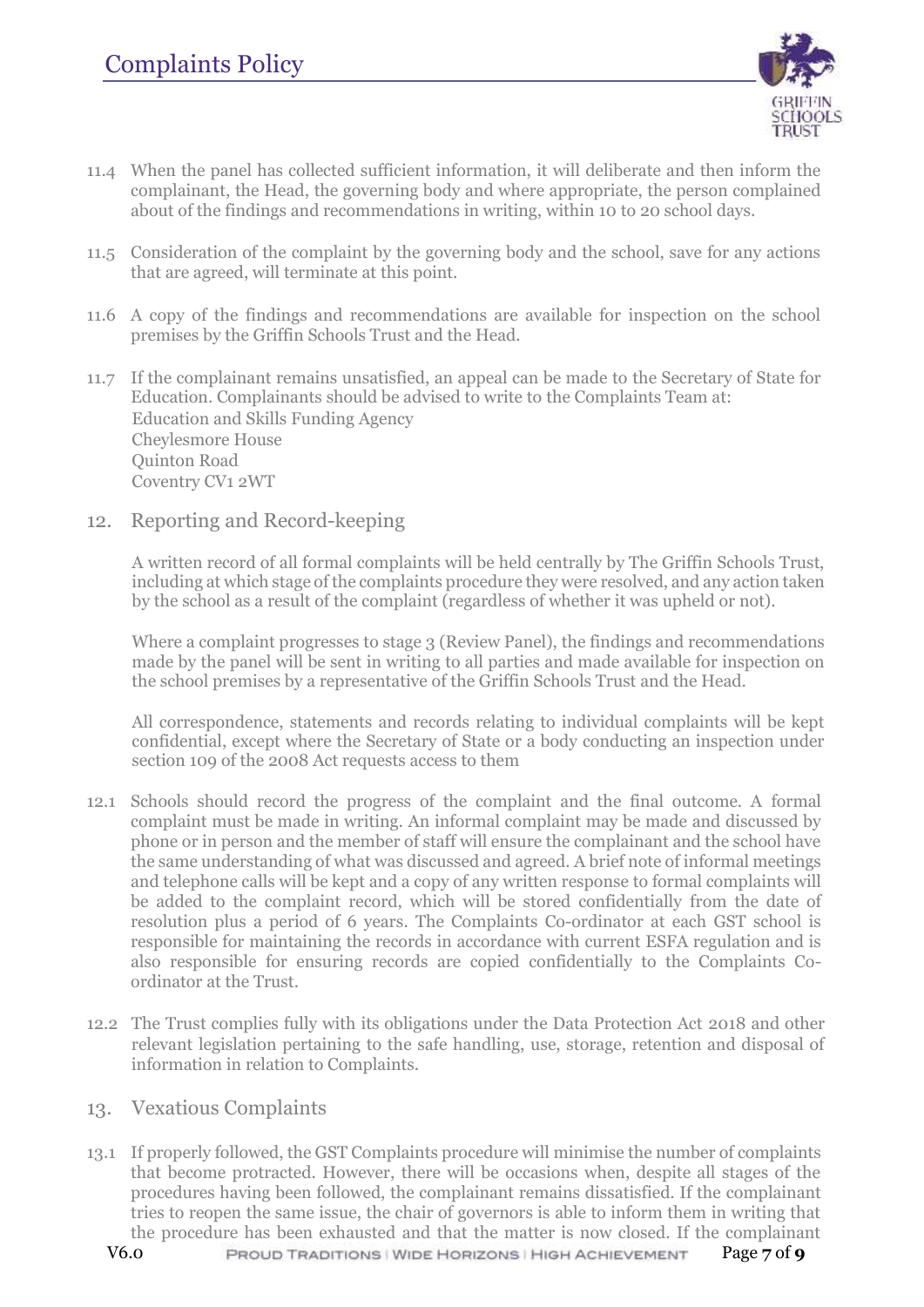

writes again on the same issue, then the correspondence may be recognised as vexatious and there will be no obligation on the part of the school or Trust to respond.

- 13.2 It is important to note however that, should a complainant raise an entirely new, separate complaint, it must be responded to in accordance with the Complaints procedure. It is not the complainant who is vexatious; it is the complaint.
- <span id="page-7-0"></span>14. Harassment
- 14.1 We regard harassment as the unreasonable pursuit of issues or complaints, particularly if the matter appears to be pursued in a way intended to cause personal distress rather than to seek a resolution. Behaviour may fall within the scope of this policy if:
	- it appears to be deliberately targeted at one or more members of school staff or others, without good cause
	- the way in which a complaint or other issues is pursued (as opposed to the complaint itself) causes undue distress to school staff or others
	- it has a significant and disproportionate adverse effect on the school community or the central team in terms of time and resource expended
- 14.2 In cases of unreasonably persistent complaints or harassment, the school may take some or all of the following steps, as appropriate:
	- inform the complainant informally that their behaviour is now considered by the school to be unreasonable or unacceptable, and request a changed approach
	- require all future meetings with a member of staff to be conducted with a second person present. In the interests of all parties, notes of these meetings may be taken
	- inform the complainant that, except in emergencies, the school/Trust will respond only to written communication and that these may be required to be channelled through the Trust
- <span id="page-7-1"></span>15. Trust Head Office Complaints
- 15.1 If a complaint is sent to Head Office, the Trust will refer to this policy and ensure that it is forwarded to the relevant school Complaints Co-ordinator, if appropriate.
- 15.2 If the complaint relates directly to Head Office, the complaint will be passed to the Chief Executive for review and investigation. Updates as to the progress of the investigation will be given regularly.
- 15.3 If the complaint relates to the Chief Executive, it will be passed to the Chair of the Board for review and investigation.
- <span id="page-7-2"></span>16. Serial and Unreasonable complaints

GST defines unreasonable behaviour as 'that which hinders our consideration of complaints because of the frequency or nature of the complainant's contact with the school', such as, if the complainant:

- Refuses to articulate their complaint or specify the grounds of a complaint or the outcomes sought by raising the complaint, despite offers of assistance
- Refuses to cooperate with the complaints process
- Refuses to accept that certain issues are not within the scope of the complaints process
- Insists on the complaint being dealt with in ways which are incompatible with the complaints process or with good practice